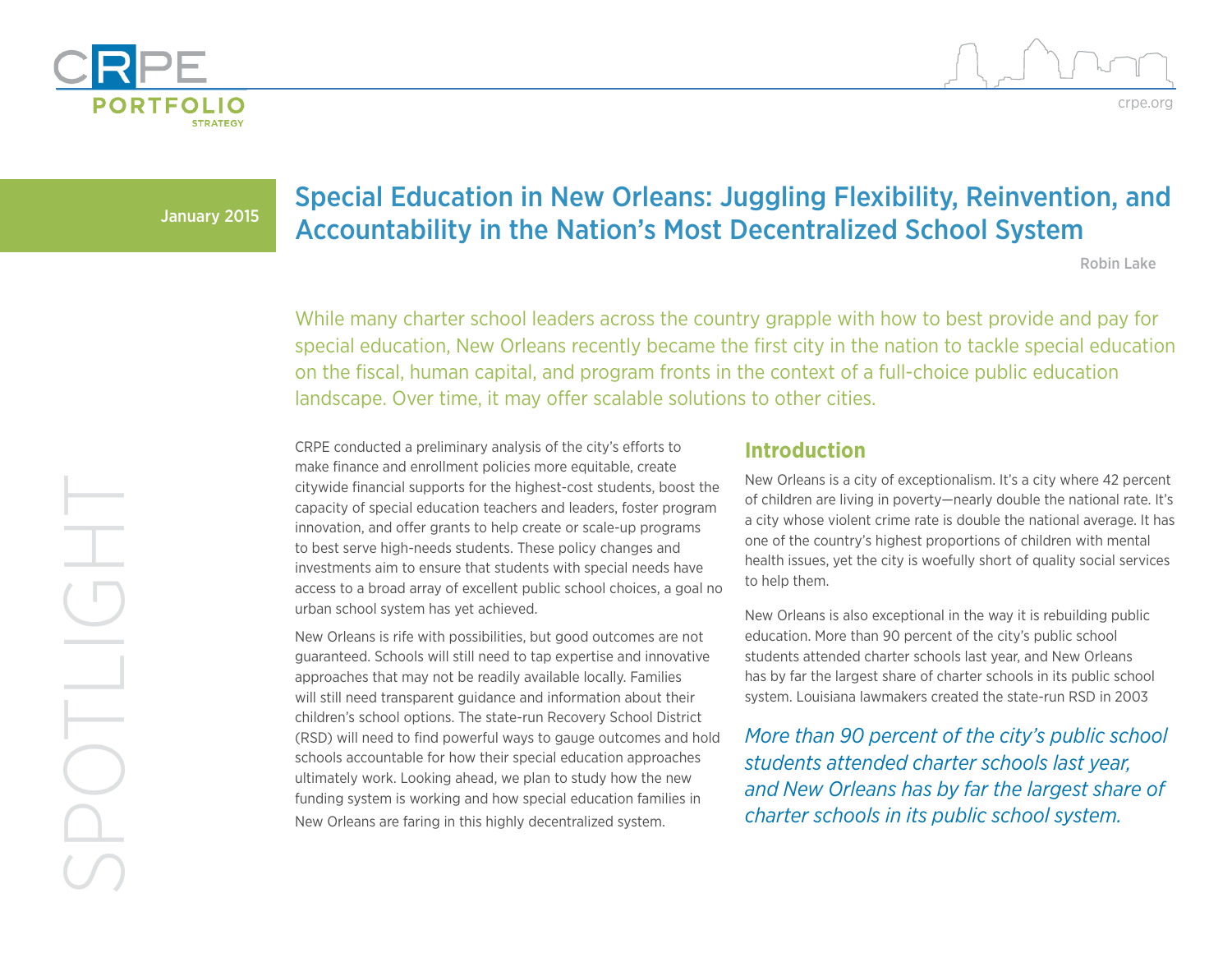



to transform chronically failing schools across the state. By 2004, New Orleans was considered a district in "academic crisis." After Hurricane Katrina tore through the city in 2005, devastating city infrastructure and displacing thousands of families, the RSD took over 107 of the city's 128 schools. It aggressively used charter schools to rapidly rebuild and vastly improve the city's education offerings and to ensure that the system could never return to its former dysfunction. The RSD took a portfolio management approach, allowing parents to choose among a diverse array of schools that have autonomy but are held accountable for results. In fall 2014, the RSD became the nation's first big-city school system made up entirely of charter schools. (While the RSD serves 70 percent of the city's public school students, the Orleans Parish School Board [OPSB] still oversees six traditional public schools and 14 charter schools.)

In the years leading up to Hurricane Katrina, the school system came under fire for a slew of special education problems. Many students lacked appropriate learning support, resulting in failing grades. Many observers charged that students with special needs were simply warehoused in dead-end classrooms.

In 2001, for example, just 5 percent of students with special needs exited the local school system with a high school diploma. In 2013, by contrast, 48 percent of special education students graduated



#### New Orleans schools are graduating a higher percentage of students with disabilities compared to the rest of Louisiana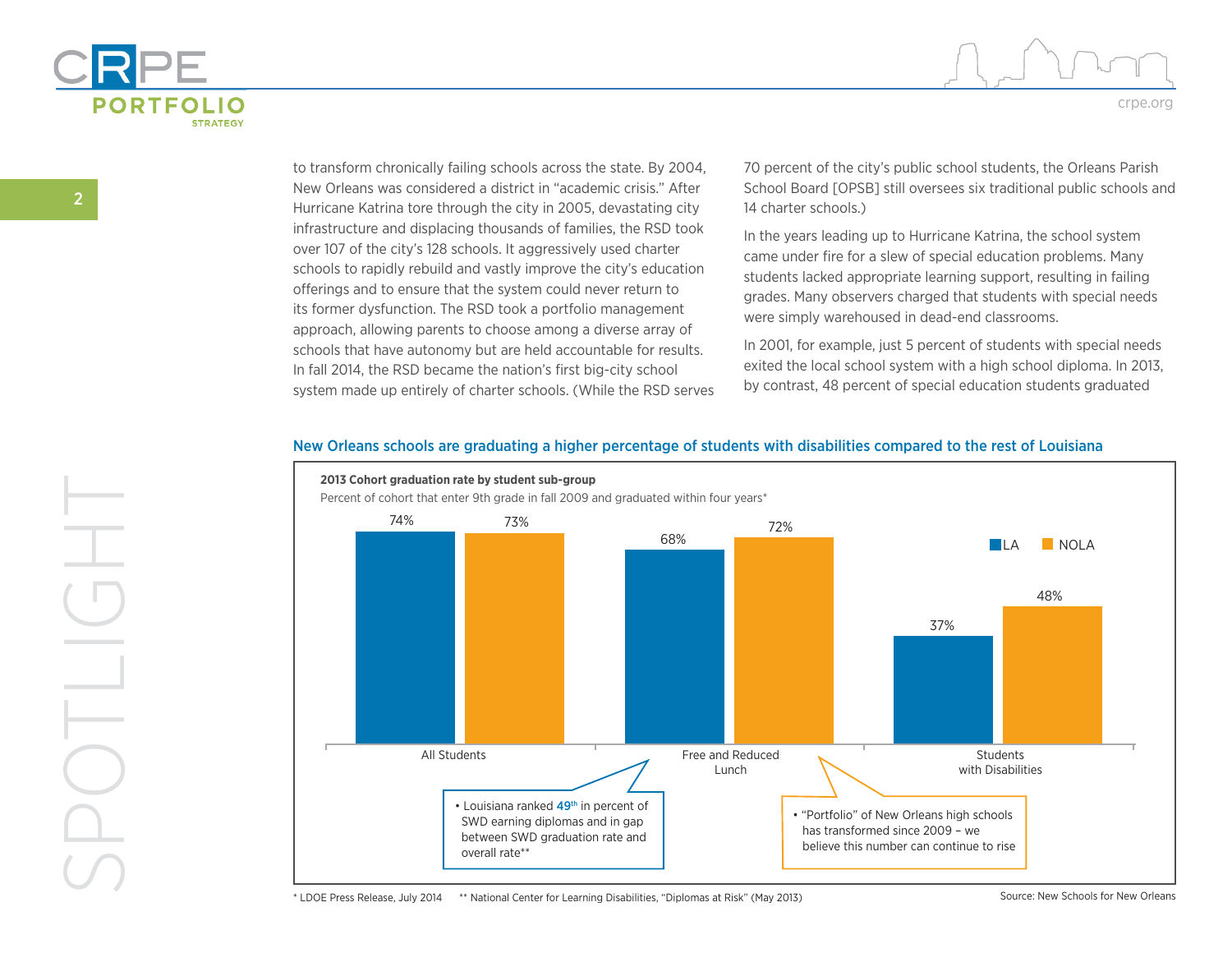

citywide. And students with special needs continue to log impressive math and reading test score gains. Yet problems remain. Charter schools in New Orleans don't have access to district special education services and bear sole financial responsibility for serving any student who enrolls. Parents of students with special needs don't always know how to find a school to meet their child's needs and schools don't always have the resources or expertise to meet those needs. Now that charter schools are the norm, the city needs a more sustainable and systematic approach to special education.

To address these challenges, New Orleans has recently become the first city in the nation to tackle special education on the fiscal, human capital, and program fronts in the context of a full-choice public education landscape. The RSD has disentangled special education dollars from a prescribed service model or mindset, giving schools the freedom to innovate and the chance to serve students with special needs more effectively than before Hurricane Katrina. A new citywide fund now helps schools serve the costliest students, and grants help schools create or scale-up programs to best serve high-needs students. City education leaders have focused on ensuring equity in finance and enrollment (so schools can't turn away the most challenging or costly students), investing in the capacity of special education teachers and leaders, and fostering program innovation. Just over 11 percent of public school students citywide—roughly 43,000—are categorized as needing special education.

*The RSD has disentangled special education dollars from a prescribed service model or mindset, giving schools the freedom to innovate and the chance to serve students with special needs more effectively than before Hurricane Katrina.*

Special education in New Orleans can be seen as a microcosm of the challenges the city has faced over the past decade's rapid decentralization of public education. The public school landscape in New Orleans has been transformed from a system of traditional schools run by a local school district riddled with corruption, debt, and abysmal student outcomes to a limited, state-run central office overseeing a universe of autonomous charter schools, each offering a distinct mission and approach to educating students and a promise to educate all students to high levels. New Orleans leaders see decentralization as an opportunity to improve outcomes for all students.

Ten years after Katrina, the schools have logged impressive performance results. But work remains to ensure that all families' needs are being met and that all schools have the resources and tools they need to serve any child who walks through the schoolhouse door.

As charter school leaders across the nation continue to wrestle with special education, New Orleans, which is doing so in a full-choice environment, might wind up offering scalable solutions.

# **Reducing Schools' Financial Risks; Paving the Way for Quality**

Decentralization in New Orleans means charter schools bear full responsibility for meeting every child's needs but no longer have central district services to draw on for special education services. And the 57 RSD charter schools serve a much higher percentage of students with moderate to intensive disabilities and needs than the 14 charter schools under local school board jurisdiction. This creates real financial risk for RSD schools and can tax their ability to provide a wide range of interventions.

To address these challenges, the RSD and the school reform group New Schools for New Orleans (NSNO) are working to create a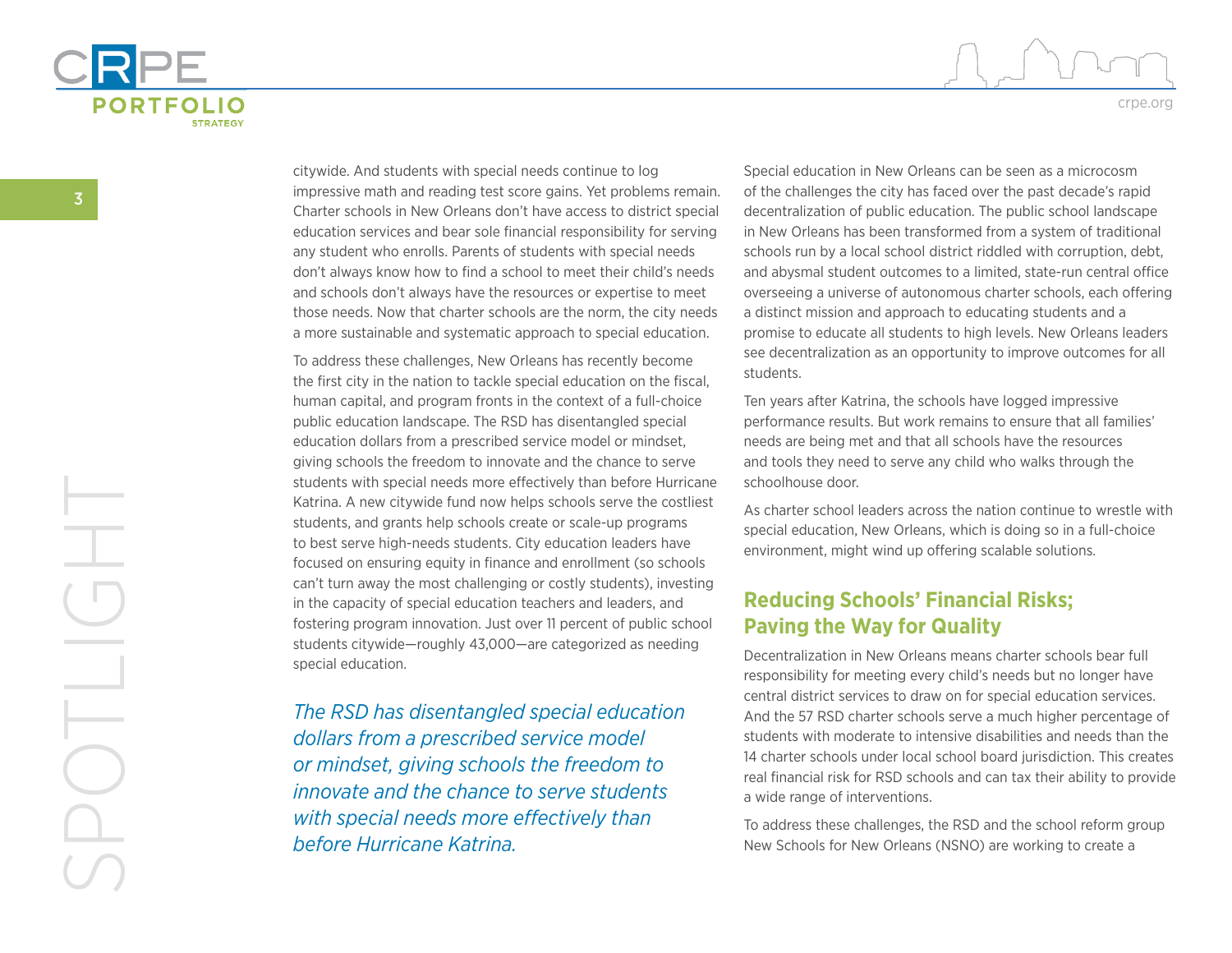



more robust structure to ensure that special education functions effectively in this decentralized system. New Orleans leaders say their special education revamp is a natural next step in the push to preserve parent choice in schools, ensure equity, and promote excellence. They have already turned the tide on persistently failing schools. They have created a common enrollment system designed, in part, to make it harder for schools to resist enrolling high-needs students. They have instituted a unified suspension and expulsion policy so schools can't game the system by getting rid of challenging students. They now want to free schools as much as possible from worry over financial risk to enable them to focus on creating innovative, effective ways to serve students with special needs.

Maggie Runyan-Shefa of NSNO says the organization is grappling with how to best support charter schools in a highly decentralized system. "We believe in a city of high-quality seats for all students, including those with special needs," she says. "I think the benefits of decentralization offer huge opportunities for special education in particular. Schools, not districts, are on the hook to serve all kids, so we see school-level innovation that you might not see in a traditional district."

*"Our question is, essentially, how do we create the policy and enrollment processes and frameworks that achieve the best kinds of outcomes we want to see in a centralized system without recentralizing the system?"*

*—Adam Hawf, former assistant superintendent, LDOE*

## **Balancing Innovation, Decentralization, and Coordination**

The RSD is tackling the fiscal challenges around serving students with intensive special needs with a new approach aimed at making special education finances fairer, more closely aligning dollars with the level of service a student needs, sharing catastrophic costs across schools, and, with NSNO, giving high-performing schools incentives to expand their special education offerings. (Meanwhile, the state of Louisiana itself struggles to figure out how to pay for special education.)

How these efforts play out remains to be seen. City leaders are grappling with finding the magic balance on the decentralization continuum and asking: How does New Orleans maintain the benefits of a decentralized, choice-based system while finding the right level of coordination and centralization needed to offer more robust, specialized programs and create a system of schools that's fair to all?

"Our question is, essentially, how do we create the policy and enrollment processes and frameworks that achieve the best kinds of outcomes we want to see in a centralized system without recentralizing the system?" said Adam Hawf, former assistant superintendent with the Louisiana Department of Education. "[So far,] we've found decentralization with coordination potentially gets the best of both worlds."

# **New Funding Approach Aimed at Fairness and Flexibility**

Until 2013, RSD charter schools received special education dollars based on a student's disability category alone, without regard to how much service a student actually required.<sup>1</sup> This meant charter schools serving students with the costliest intervention needs may have had to gouge their budgets in a scramble to pay for their neediest students.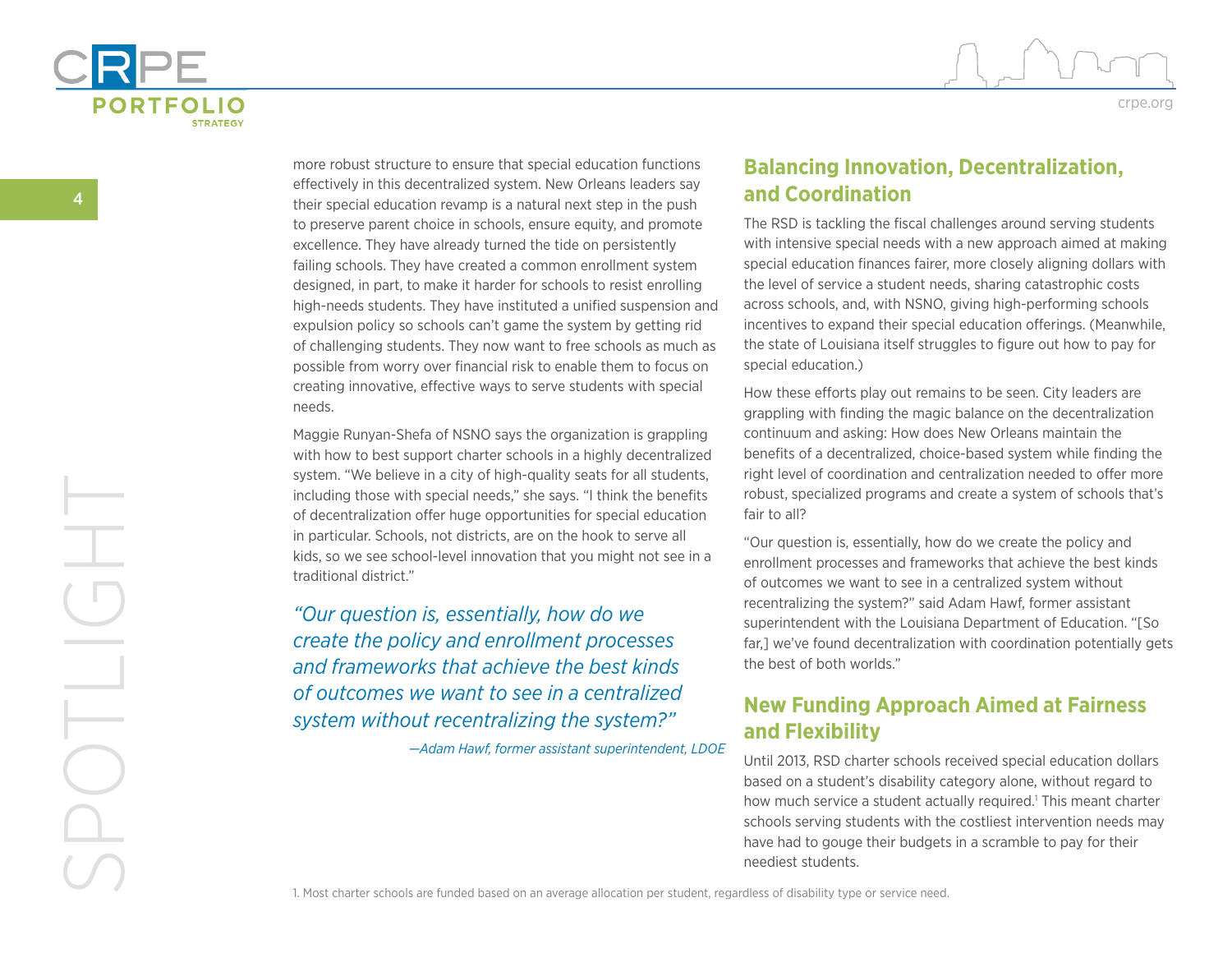



crpe.org

#### Joey, Sasha, and the old funding formula

Under the old differentiated funding framework, the schools serving Joey and Sasha received the same amount of money even though Joey needs much more time and cost-intensive services.

| <b>Joey</b>                                                                                                                | <b>Sasha</b>                                                                                     |
|----------------------------------------------------------------------------------------------------------------------------|--------------------------------------------------------------------------------------------------|
| Diagnosis: Autism<br>Total Weekly Service Minutes: 1,650<br>Approx. Additional Funding: \$15,000                           | Diagnosis: Autism<br>Total Weekly Service Minutes: 135<br>Approx. Additional Funding: \$15,000   |
| Joey requires full-day, small-group<br>instruction in a pull-out learning<br>environment with designated<br>adult support. | Sasha thrives in a regular classroom<br>environment with appropriate supports<br>and technology. |

#### Source: New Schools for New Orleans

For example, under the old funding framework, the schools serving Joey and Sasha received the same amount of money, even though Joey needs much more time and cost-intensive services. The RSD has moved from doling out dollars based on a student's disability category alone to looking at the disability category plus

a student's total weekly service minutes, tying the dollars to the actual special services a student needs. Differentiating funding by disability diagnosis and services provides Joey's school with an additional \$7,000 to support his additional service needs.

#### Joey, Sasha, and the NEW funding formula

New formula uses both diagnoses and services to ensure that sufficient funding goes to the neediest students.

| <b>Joey</b>                                                                                                                | <b>Sasha</b>                                                                                     |
|----------------------------------------------------------------------------------------------------------------------------|--------------------------------------------------------------------------------------------------|
| Diagnosis: Autism<br>Total Weekly Service Minutes: 1,650<br>Approx. Additional Funding: \$20,000                           | Diagnosis: Autism<br>Total Weekly Service Minutes: 135<br>Approx. Additional Funding: \$13,000   |
| Joey requires full-day, small-group<br>instruction in a pull-out learning<br>environment with designated<br>adult support. | Sasha thrives in a regular classroom<br>environment with appropriate supports<br>and technology. |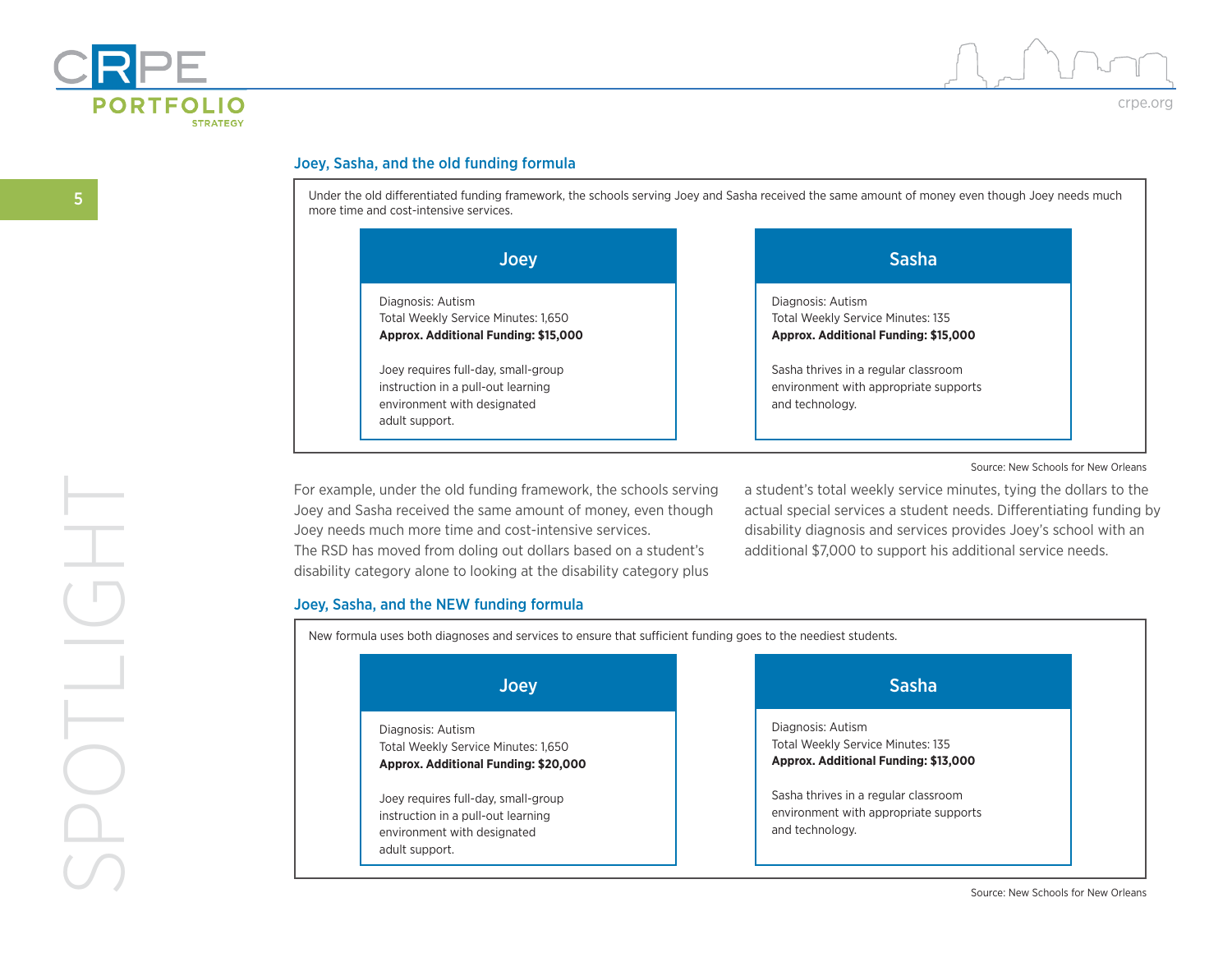



crpe.org

Unlike the more prescriptive approach embedded in most traditional school finance systems around the country—which fund a specific classroom configuration or staffing set up—New Orleans grants schools the flexibility to use the resources in the way they think best supports a student. New Orleans' move takes studentbased budgeting into the special education realm, expanding the possibility of finding more innovative ways to serve students with special needs.

The finance changes are intended to have the most impact on charter schools with the highest service need—and highest cost—students. New Orleans has gone from a three-tier to a fivetier funding system, ranging from roughly \$1,500 (for speech/ language disabilities) to \$20,000 additional funding per pupil. Schools receive \$13,000, \$15,000, or \$20,000 for a student with autism; \$13,000 or \$15,000 for a student with developmental delay; \$15,000 or \$20,000 for a student with multiple disabilities.

It is worth noting that while the new plan redistributes dollars, it doesn't come with any spike in the overall funding schools receive from state aid. Officials have built in a hold-harmless-type clause with the new formula so schools are guaranteed not to lose more than 5 percent of their overall budget. (Directly comparing what schools would have received in special education dollars in 2013 for their same students under the old system versus the new system, about half the schools stood to gain dollars, and half stood to lose, according to RSD officials.) OPSB is not part of the new differentiated funding scheme, but a cooperative agreement between the RSD and OPSB envisions such participation in the future.

*New Orleans' move takes student-based budgeting into the special education realm, expanding the possibility of finding more innovative ways to serve students with special needs.*

# **Citywide Fund to Help With Costliest Students; Citywide Therapeutic Program Fills a Gap**

The statewide high-risk pool, designed to help defray the cost of serving students with the most significant challenges, hasn't provided enough money to meet escalating costs. To respond, the RSD and OPSB have created a citywide exceptional-needs fund intended to cover students whose costs exceed \$22,000 a year, open to all New Orleans public schools. Schools must apply for a piece of the \$1.3 million pie.

"We want to take the financial burden and risk [to schools] off the table," Hawf says. "And we want to change the mindset and behavior of schools vis-à-vis serving the most expensive students."

Several charter schools have struggled to pay for the specialized programs they already offer their high-needs, high-cost students. The ReNew charter network runs a therapeutic center for children with severe emotional and behavioral issues (such as those suffering from post-traumatic stress disorder or bipolar disorder), many of whom have been hospitalized for acute care. Most of ReNew's therapeutic program students have experienced serious trauma, says former director Elizabeth Marcell. In 2013, it cost about \$600,000 to serve 16 students in the K–8 self-contained program, which the network kept afloat in part with outside grants.

Collegiate Academies' school network runs an "Essential Skills" program for high school-age students with severe intellectual disabilities or autism, focusing on both academics and critical job and life skills. Development director Allison Zimmer says they hope the new fund will come close to covering costs. For a student who has a one-to-one aide, rides the special education bus, and receives additional services such as occupational and physical therapy, the per-pupil cost can easily hit \$65,000.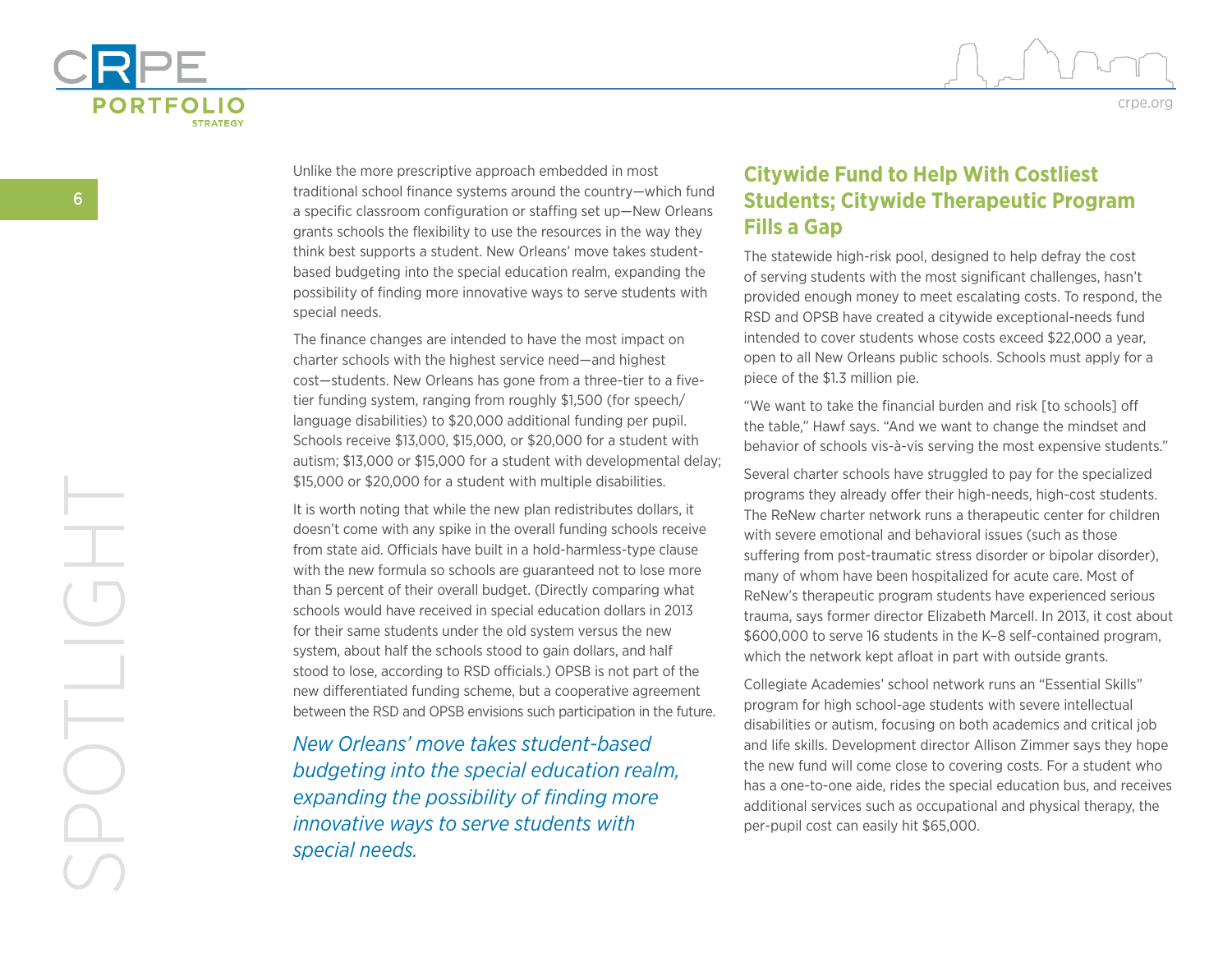



Both of these programs, and many others, hope to tap the new citywide fund for relief.

With New Orleans facing a shortage of intensive mental health resources for children (several hospitals have been closed or privatized, leading to a shortage of beds for children who require overnight stays for mental health crises), the RSD is working with Tulane University adolescent and child psychiatry professionals to create a therapeutic day option for children with the toughest behavior issues and mental health challenges. The program (which will likely rely largely on private funding) is expected to start as early as 2015 with 20 K–8 students and be open to public schools citywide.

### **Creating Incentives for New Special Programs and Capacity; Removing Disincentives**

New Orleans charter schools vary widely in their proportion of students with special needs. In 2013 (the most recent data available), RSD schools served a much higher percentage of students with moderate to intensive disabilities and needs than did OPSB schools (RSD served 88 percent of such students). Overall, students with special needs make up nearly 13 percent of RSD schools' total enrollment, with individual school rates ranging from 4 percent to 22 percent.

New Orleans education leaders say it's not realistic to expect every school will serve the same proportion or population of specialneeds children, given parent choice. If a school has a reputation for being successful with a certain population, more families with children of similar needs are likely to choose that school. But the RSD hopes that by eliminating financial barriers, more schools will be willing and able to create specialized programs for students with special needs. Responsibility for creating these programs must be shared across the charter sector, emphasizes Collegiate Academies' Allison Zimmer. "We're looking forward to other schools taking this on so that families have more choices. This can't be managed by a single network."

Some New Orleans observers suggest schools under the old funding system have been reluctant to pledge the full array of potential services on a student's individualized education plan (IEP) because the schools knew they couldn't pay for it and didn't want to promise what they couldn't deliver.

With the new funding schemes in place, "We'd hope to see schools building special expertise and specialization in serving students with really significant disabilities, without fear that they'll be bankrupted by an influx of those students," Hawf says. "We'd like schools to have the confidence that it's not just a mandate to serve these students. Now, there are actual positive economies of scale so there's an incentive to create great programming that serves these students well."

**A class-action lawsuit filed in 2010 against the Louisiana state education department alleged a host of violations of the federal education law guaranteeing students with special needs a "free, appropriate public education" in more than 30 New Orleans schools, including charter schools. Officials from both the RSD and NSNO said the lawsuit was not the driver for changes in special education finance and expansion in the city, noting that many problems in special education predate the RSD and Katrina. At the end of 2014, a settlement was reached that would require close scrutiny of charter schools' special education practices, including tracking the number of students served.**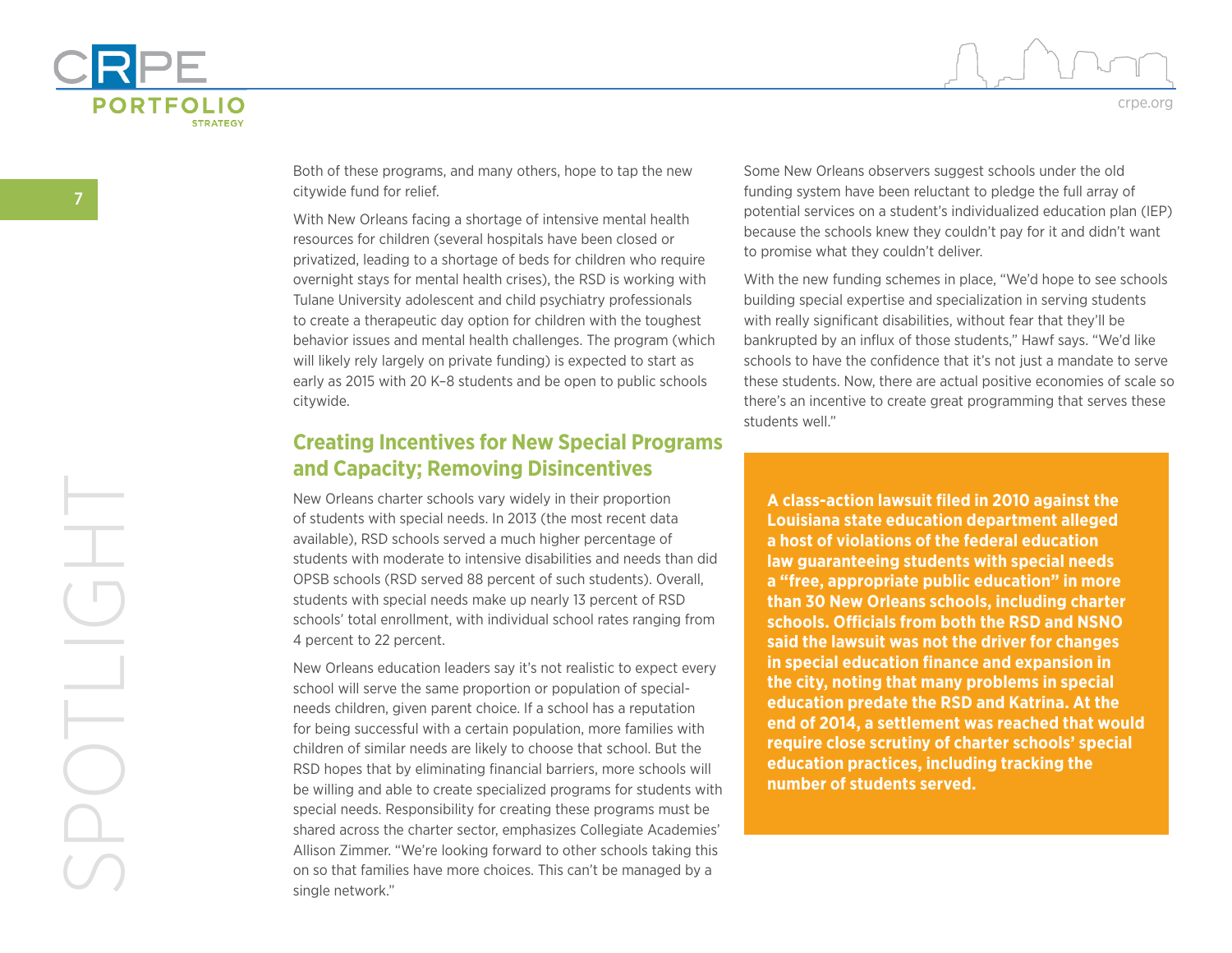



crpe.org

Grants from NSNO aim to help high-performing charter schools expand program offerings for students with low-incidence disabilities (for example, autism, traumatic brain injury, and multiple disabilities). The grants have helped ReNew double the capacity for its therapeutic program; Collegiate Academies has tripled the number of students with autism and intellectual disabilities served in its Essential Skills program. Several other operators have been awarded planning grants; launch grants will be awarded in 2015. NSNO is trying to balance the need to fill gaps in the special education landscape without being overly prescriptive to schools in terms of who is served and how, Runyan-Shefa said.

NSNO is also working to bring more "human capital" resources around special education to the city, focusing on providing leadership for charter schools' special education directors, helping with program design, and working with teacher preparation and training providers to ensure New Orleans teachers have the skills required to successfully work with special-needs students. Many new teachers in New Orleans are working with students in special education and therefore need support. Roughly 40 percent of firstyear Teach NOLA Fellows are teaching students with special needs. Regardless of whether or not they have SPED certification, Teach for America (TFA) is prioritizing special education professional development for all of its corps members.<sup>2</sup>

New Orleans has had a longstanding special education cooperative to offer professional development and support to schools, but the co-op has struggled with leadership issues and is trying to define its future role, Runyan-Shefa says. And she hears from many charter schools that there is a need for a centralized marketplace for specialized services (such as occupational therapists), especially for stand-alone charter schools.

### **Coordination Still Key to Help Parents Navigate and Choose**

New Orleans leaders want to ensure that families do not fall through the cracks in the decentralized system.

"For parents, it's important that there is a central coordinating body that can help ensure they're getting the best information on educational options rather than having to figure it out themselves. Charters are really not in the position to take that on as individuals," Runyan-Shefa says. "It seems special education enrollment is something we need to pay to attention to."

The RSD is doing just that. New Orleans has a common public school enrollment system, OneApp (all but nine public schools in Orleans Parish participate). In 2014, the RSD deployed a director to focus on special education enrollment, including clarifying the rights of students with special needs regarding enrollment and registration, advocating for families throughout the enrollment process, and, according to the RSD's description of the post, "exploring ways to ensure eligible students are matched to the appropriate specialized program through a fair and transparent enrollment process."

*"For parents, it's important that there is a central coordinating body that can help ensure they're getting the best information on educational options rather than having to figure it out themselves. Charters are really not in the position to take that on as individuals."*

*—Maggie Runyan-Shefa, New Schools for New Orleans*

2. Of the 65 TFA teachers participating in SPED-specific cohorts, 53 are certified SPED teachers and 45 of these teach in Orleans Parish. However, TFA says that many of its 228 Orleans Parish teachers serve students with special needs in their general education classrooms. In 2014, TFA launched its Special Education and Ability Initiative, which expands regional special education advisory partnerships, forms a national advisory board to inform teacher training and support, and provides an extra year of pre-service training for select admitted undergraduate seniors and ongoing support for current TFA teachers around strengths-based mindsets and inclusive practices. More information can be found [here.](https://www.teachforamerica.org/blog/holding-high-expectations-all-students)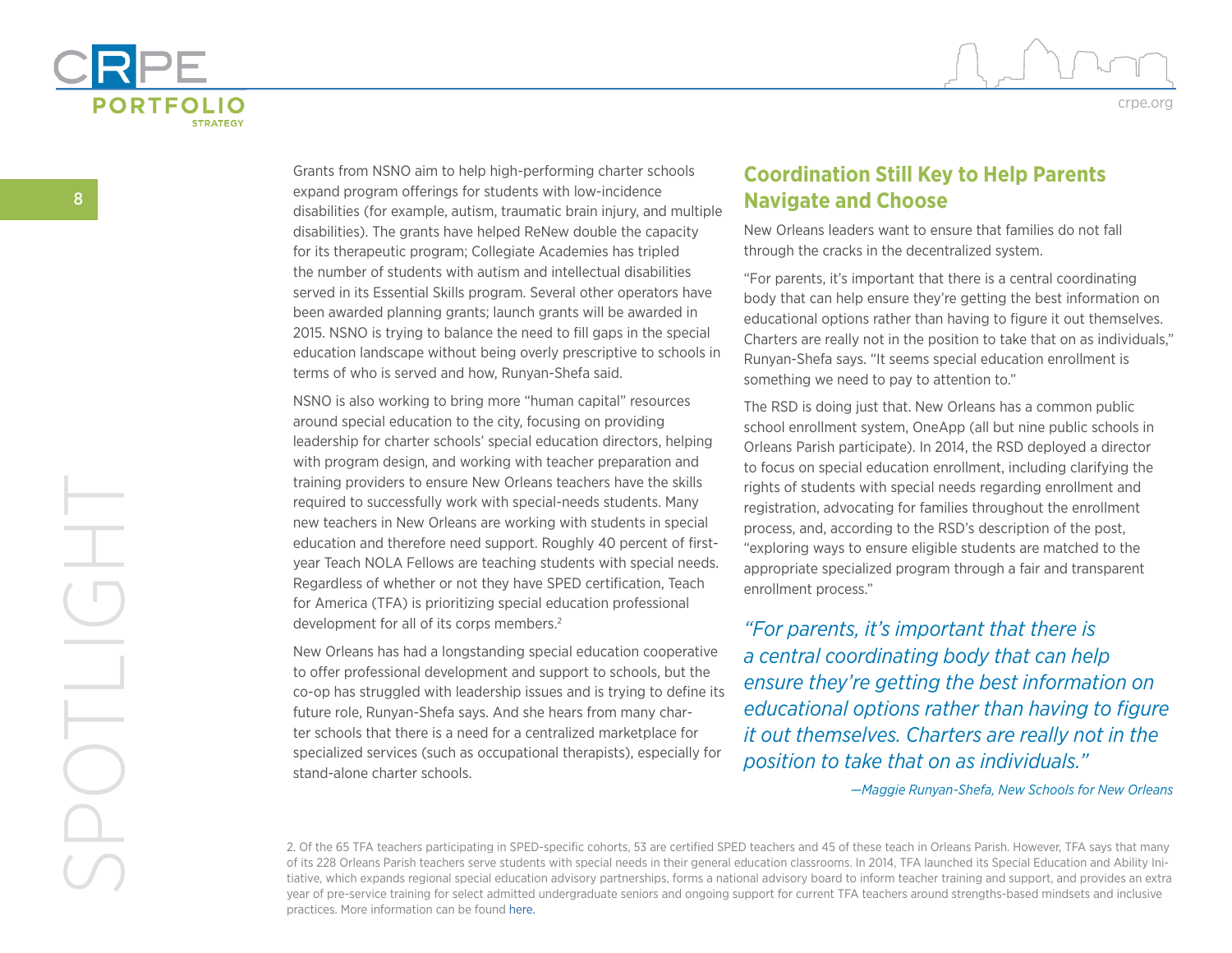



In a 2014 [CRPE parent survey](http://www.crpe.org/publications/how-parents-experience-public-school-choice) about school choice in eight "highchoice" cities, the responses from special education families in New Orleans were promising. Unlike other cities, where significantly higher numbers of families with special education students reported struggling to find a good school fit for their children than families whose children did not need special education services, the gap between these two parent populations was lowest in New Orleans. As the city develops more specialized options from which parents can choose, leaders anticipate more discussions among parents and schools around which programs offer the best fit for their child's needs.

### **Going Forward: Critical Implementation Work Ahead**

New Orleans stands alone as the first city in the nation to rebuild special education by tackling issues on the fiscal, human capital, and program fronts, all in the context of a full-choice public education landscape. The RSD has disentangled special education dollars from a prescribed service model or mindset, giving schools the chance to serve students with special needs more effectively than the pre-Katrina New Orleans school district.

City leaders are working to ensure families have a continuum of quality options for their special-needs students—whether a standalone "pull-out" program or a model that "pushes in" services to a student in a general education classroom or some hybrid of the two. And they are working to ensure that schools have the financial and human resources needed to build that continuum. The opportunities are vast, but good outcomes are not assured. Schools will need access to expertise and innovative approaches that may not be available now in New Orleans. Parents will still need help navigating their choices and finding a good fit for their children. The RSD will need to find effective ways to measure outcomes and hold schools

accountable for how their special education approaches work.

Specific questions ahead include:

- **•** How does the new funding system work in practice?
- **•** What tangible results emerge from the NSNO grants? What do they add to New Orleans' ecosystem of offerings for families?
- **•** How is parent information managed around special education in a highly decentralized system?
- **•** How do programs work in this highly decentralized system?
- **•** How is solid accountability created in this highly decentralized system?
- **•** How do charter schools juggle a focused mission with serving every child and every child's needs?
- **•** How do leaders ensure students with severe special needs don't get left behind in the push for school improvement and test score gains?

These are significant challenges. While charter schools in other cities wrestle with similar issues, the scale of the full-choice landscape New Orleans offers families is unprecedented. In the years ahead, New Orleans could be the city that shows other charter schools and school districts how all students with special needs can receive excellent services in a public school setting—and how equitable finance policies can support that. Capturing these lessons requires careful study so other cities can learn from New Orleans' ambitious experiment.